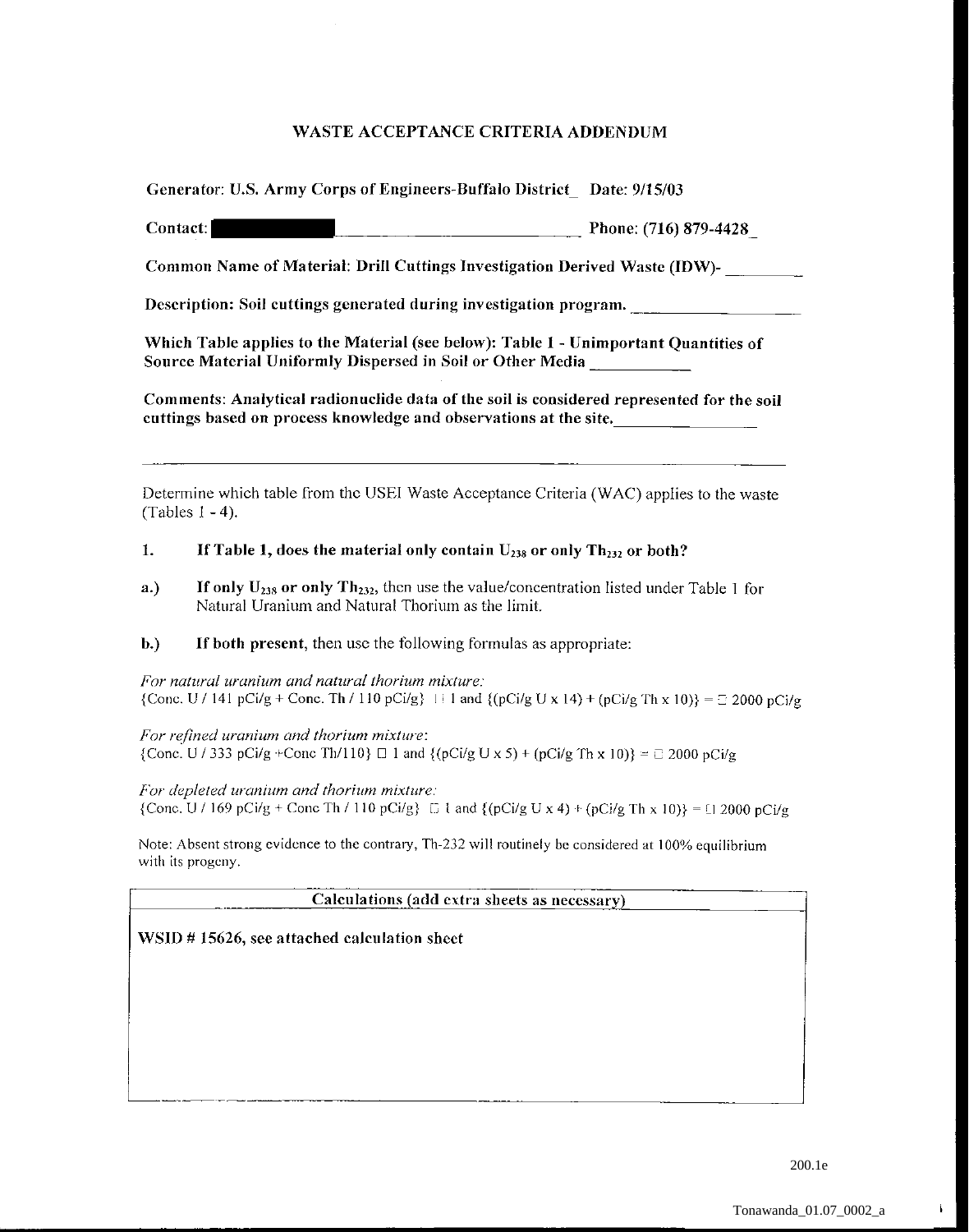c.) IfTh-230 is the only source material present, then choose the appropriate limit from the two available selections.

## If Table 2 then choose one of the following:

a) Is the material Radium 226 or 228?

Note: Ra-226 and Ra-228 will routinely be considered completely in equilibrium with their progeny.

If yes, use Table 2 directly

b) Is the material Lead 210?

Note: Lead-210 will routinely be considered completely in equilibrium with its progeny.

If yes, usc Table 2 directly

c) Is the material any other NORM?

If yes, usc Table 2 directly

## 3. If Table 3, then

Use Table 3 directly

Note: Must provide inventory estimate of radioactive content of each container, listed by isotope. Radioactive Estimate by Container and Isotope:

Note: Add additional sheets, if necessary

## 4. If Table 4, then

Use Table 4 directly

Note: Must provide inventory estimate of radioactive content of each container, listed by isotope.

Radioactive Estimate by Container and Isotope: \_\_\_\_\_\_\_\_\_\_\_\_\_\_\_\_\_\_\_\_\_\_\_\_\_\_\_\_\_\_\_\_\_

When using Table 4 please note the following:

-------- - ----

- 1. Material must be transported in a closed vehicle.
- 2. Material must be packaged in a manner that docs not require placarding of vehicle
- 3. Individual packages can bear White I or Yellow II Labels but no Yellow IU Labels(surface dose rate > 50 mrem/hr). Contact a Customer Service Representative or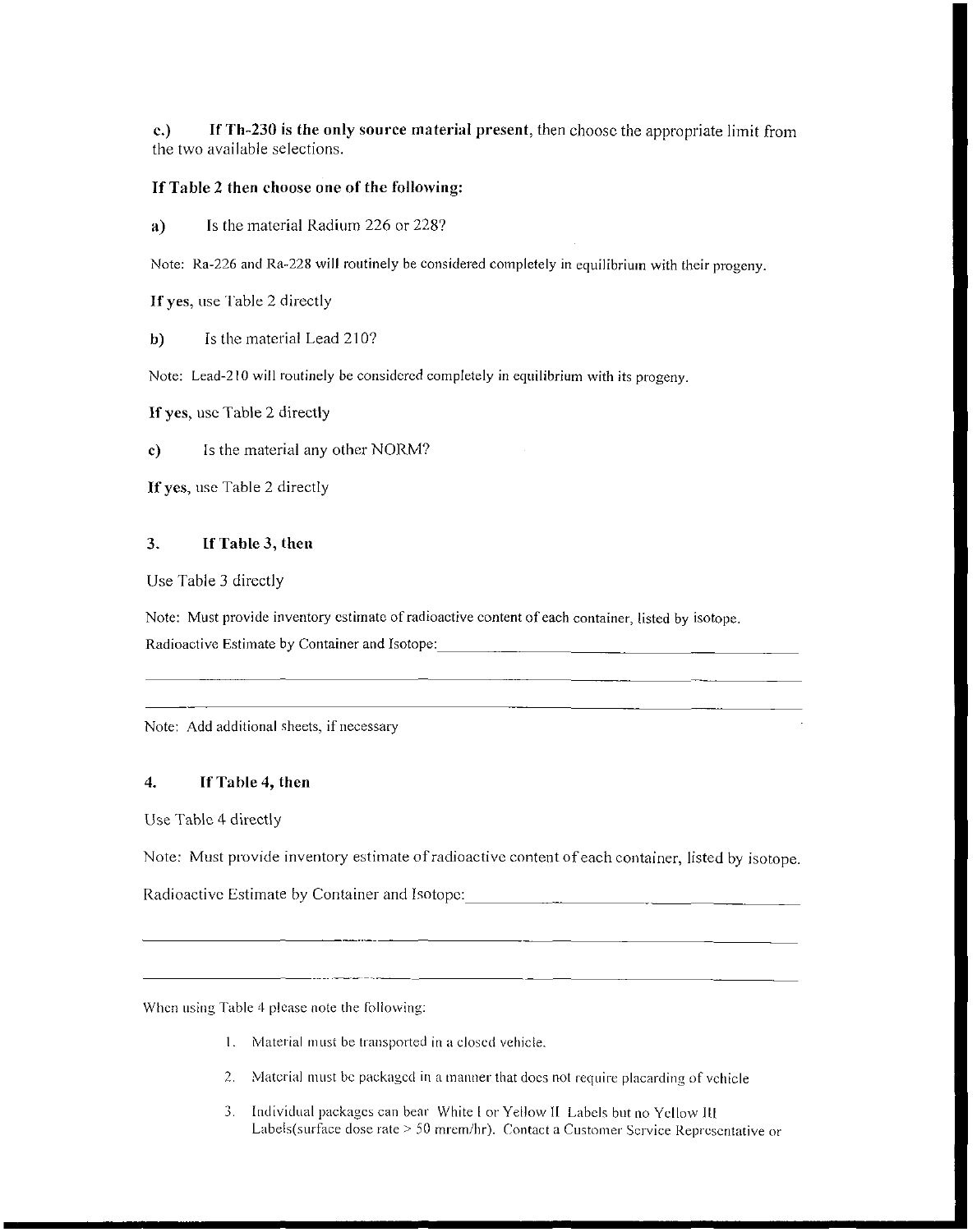**Sales Representative if you need help with packaging requirements. Depending on the scope, USEI may charge for this service.** 

**4. Provide specific reference for NRC exemption** 

| NRC Exemption:       |    |                   |
|----------------------|----|-------------------|
| Placarding Required? | AC | If yes, what type |

*Certification Statement: 1 certify that the contents of the packages being shipped to US Ecology Idaho (USEI) are exempt from regulation by the US Nuclear Regulatory Commission in accordance with JOCFR (list each section of the NRC regulations that contains an exemption for each type of device or item in the shipment)* 

|           | Chief Eur. Healt |
|-----------|------------------|
| Name/     |                  |
|           | $18$ Sep $2003$  |
| Signature | Date             |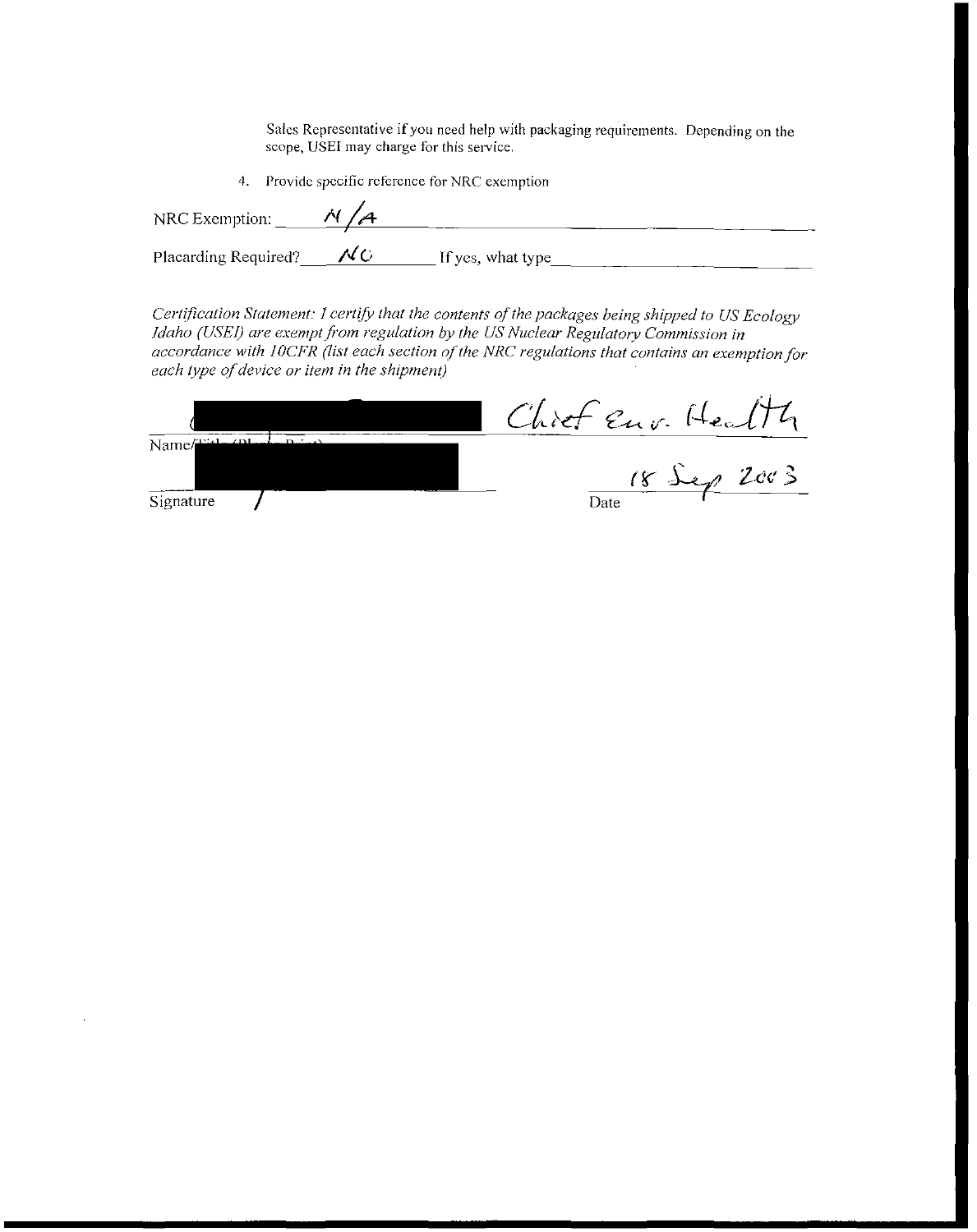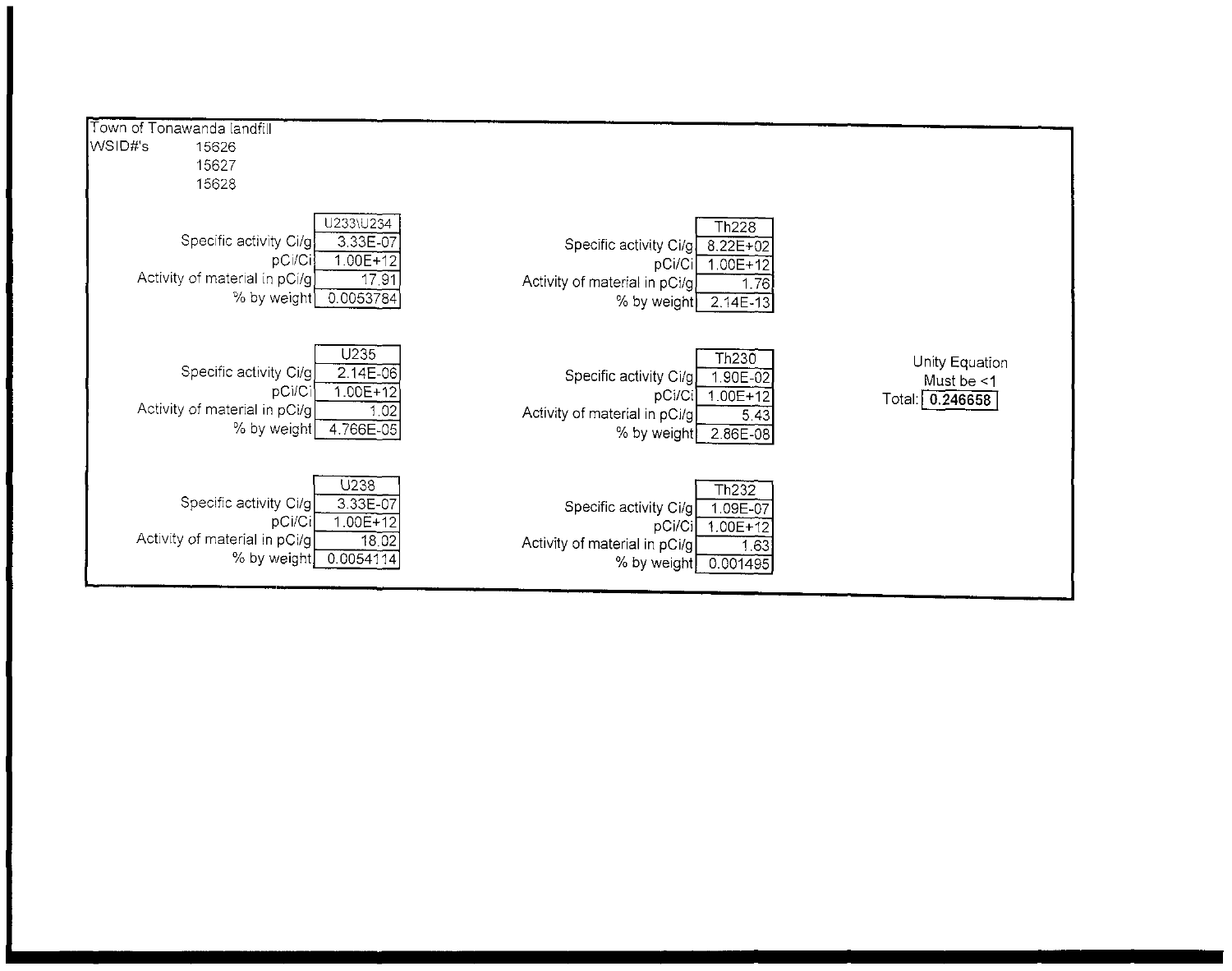|  |  |  | Generator: U.S. Army Corps of Engineers-Buffalo District_ Date: 9/15/03 |
|--|--|--|-------------------------------------------------------------------------|
|  |  |  |                                                                         |

Contact: Phone: (716) 879-4428

Common Name of Material: Grass Clippings

**Description: Grass clippings from exclusion area, contaminant reduction area and where**  drilling equipment traveled across the site.

Which Table applies to the Material (see below): Tahle 1- Unimportant Quantities of Source Material Uniformly Dispersed in Soil or Other Media

Comments: Analytical radionuclide data of the soil is considered represented for the grass clippings based on process knowledge and observations at the site.

Determine which table from the USE! Waste Acceptance Criteria (WAC) applies to the waste (Tables I - 4).

## 1. If Table 1, does the material only contain  $U_{238}$  or only Th<sub>232</sub> or both?

- a.) If only  $U_{238}$  or only Th<sub>232</sub>, then use the value/concentration listed under Table 1 for Natural Uranium and Natural Thorium as the limit.
- b.) If both present, then use the following formulas as appropriate:

*For natural uranium and natural thorium mixture:*  {Cone. U / 141 pCi/g + Cone. Th / 110 pCi/g}  $\Box$  1 and {(pCi/g U x 14) + (pCi/g Th x 10)} =  $\Box$  2000 pCi/g

*For refined uranium and thorium mixture:*  {Cone. U / 333 pCi/g + Conc Th/110}  $\Box$  1 and {(pCi/g U x 5) + (pCi/g Th x 10)} =  $\Box$  2000 pCi/g

*For depleted uranium and thorium mixture:*  {Cone. U / 169 pCi/g + Cone Th / 110 pCi/g}  $\Box$  I and {(pCi/g U x 4) + (pCi/g Th x 10)} =  $\Box$  2000 pCi/g

Note: Absent strong evidence to the contrary, Th-232 will routinely be considered at 100% equilibrium with its progeny.

Calculations (add extra sheets as necessarv)

WSID # 15627, see attached calculation sheet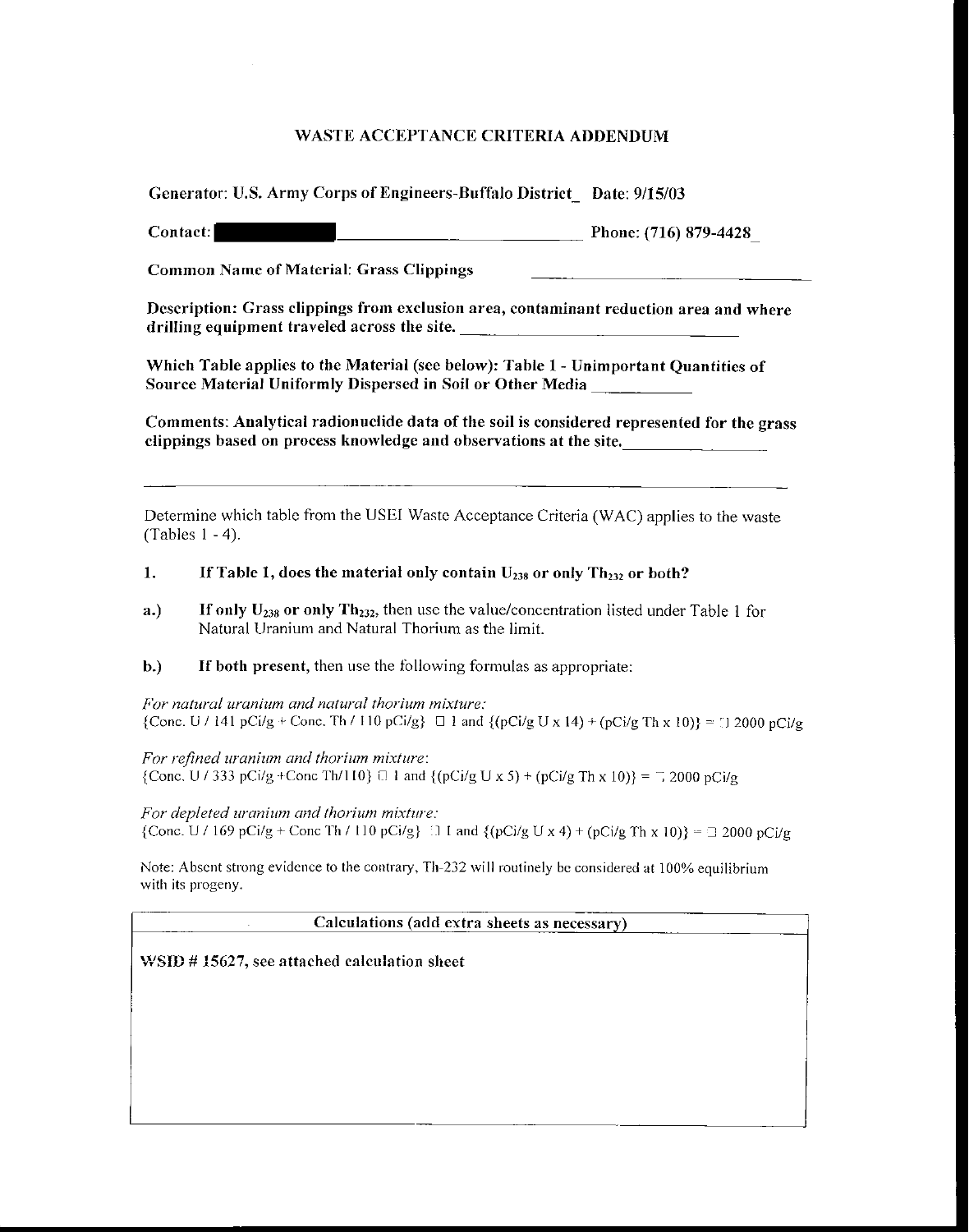c.) If Th-230 is the only source material present, then choose the appropriate limit from the two available selections.

### If Table 2 then choose one of the following:

a) Is the material Radium 226 or 228?

Note: Ra-226 and Ra-228 will routinely be considered completely in equilibrium with their progeny.

If yes, usc Table 2 directly

b) Is the material Lead 210?

Note: Lcad-210 will routinely be considered completely in equilibrium with its progeny.

If yes, usc Table 2 directly

c) Is the material any other NORM?

If yes, use Table 2 directly

## 3. If Table 3, then

Use Table 3 directly

Note: Must provide inventory estimate of radioactive content of each container, listed by isotope. Radioactive Estimate by Container and Isotope:

Note: Add additional sheets, if necessary

## 4. If Table 4, then

Use Table 4 directly

Note: Must provide inventory estimate of radioactive content of each container, listed by isotope.

Radioactive Estimate by Container and Isotope: \_\_\_\_\_\_\_\_\_\_\_\_\_\_\_\_\_\_\_\_\_\_\_\_\_\_\_\_\_\_\_\_\_

When using Table 4 please note the following:

- \. Material must be transported in a closed vehicle.
- 2. Material must be packaged in a manner that does not require placarding of vehicle
- 3. Individual packages can bear \Vhitc I or Yellow II Labels but no Yellow III Labels(surface dose rate > 50 mrem/hr). Contact a Customer Service Representative or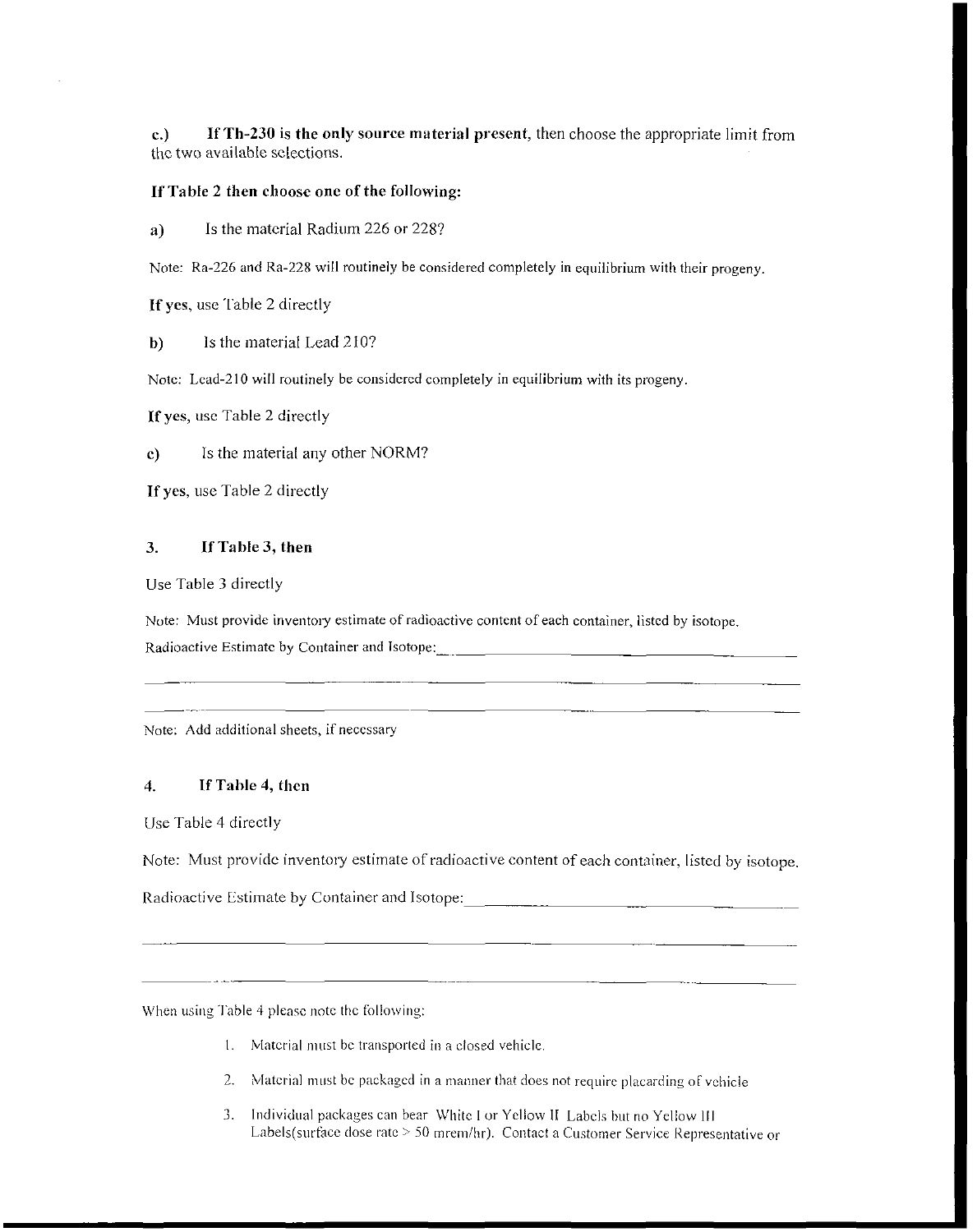**Sates Representative if you need help with packaging requirements. Depending on the scope, USEI may charge for this service.** 

|                      |   | Provide specific reference for NRC exemption |  |
|----------------------|---|----------------------------------------------|--|
| NRC Exemption:       | V |                                              |  |
| Placarding Required? |   | If yes, what type                            |  |

*Certification Statement: I certifY that the contents of the packages being shipped to US Ecology Idaho (USE!) are exempt from regulation by the US Nuclear Regulatory Commission in*  accordance with *IOCFR* (list each section of the NRC regulations that contains an exemption for *each type uf device or item in the shipment)* 

|                           | Chief, Env. Health |
|---------------------------|--------------------|
| Name/Title (Please Print) |                    |
|                           | 18 Sept 2003       |
| Signature                 | Date               |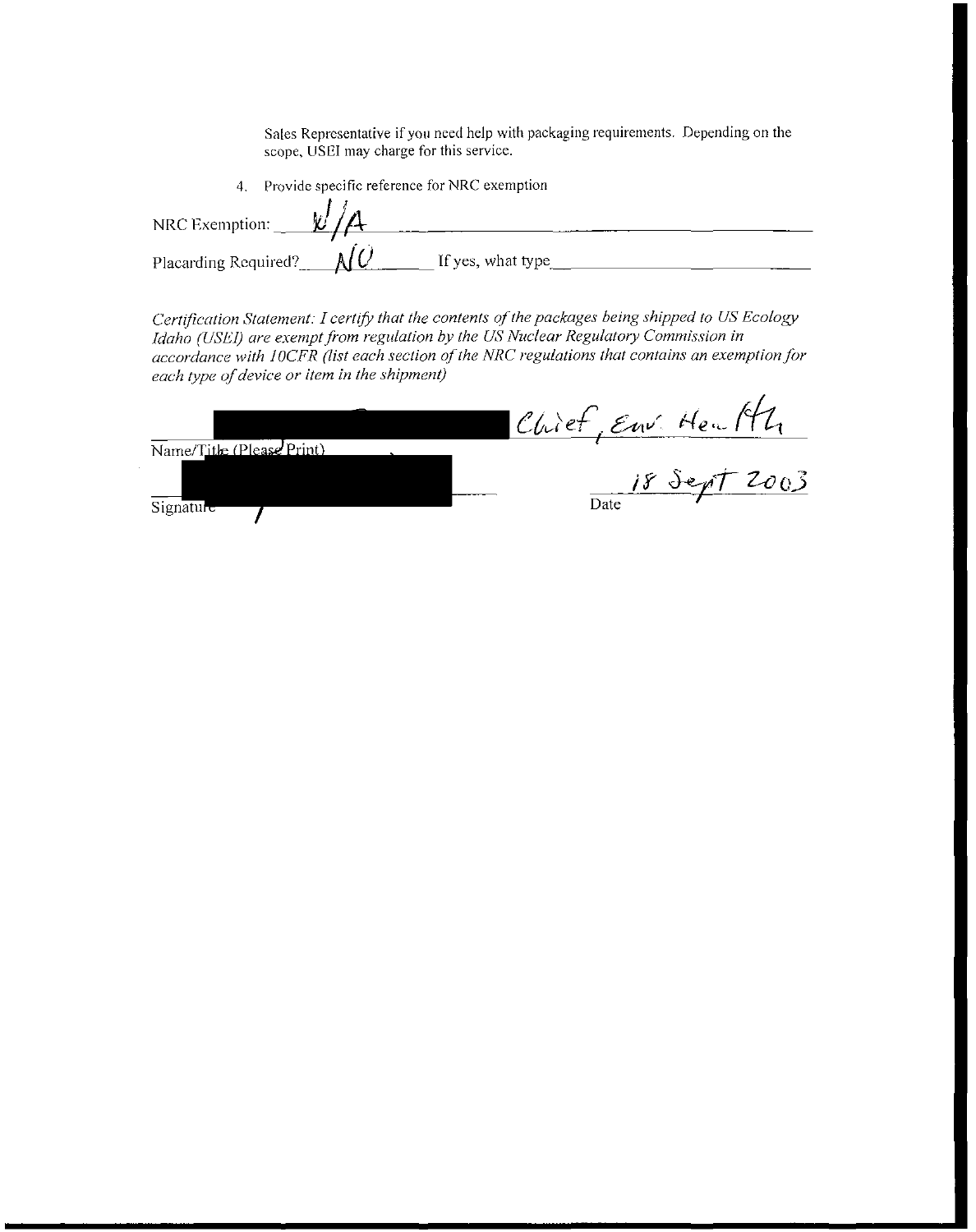| Town of Tonawanda landfill                                                                                                                        |                                                                                                                                                         |                                                 |
|---------------------------------------------------------------------------------------------------------------------------------------------------|---------------------------------------------------------------------------------------------------------------------------------------------------------|-------------------------------------------------|
| WSID#'s<br>15626                                                                                                                                  |                                                                                                                                                         |                                                 |
| 15627                                                                                                                                             |                                                                                                                                                         |                                                 |
| 15628                                                                                                                                             |                                                                                                                                                         |                                                 |
| U233\U234<br>3.33E-07<br>Specific activity Ci/g!<br>$1.00E + 12$<br>pCi/Ci<br>17.91<br>Activity of material in pCi/g <br>0.0053784<br>% by weight | Th <sub>228</sub><br>8.22E+02<br>Specific activity Ci/g<br>$1.00E + 12$<br>pCi/Ci<br>Activity of material in pCi/g<br>1.76<br>$2.14E-13$<br>% by weight |                                                 |
| U235<br>2.14E-06<br>Specific activity Ci/g<br>$1.00E + 12$<br>pCi/Ci<br>Activity of material in pCi/g<br>1.02<br>4.766E-05<br>% by weight         | Th <sub>230</sub><br>1.90E-02<br>Specific activity Ci/g<br>$1.00E+12$<br>pCi/Ci<br>Activity of material in pCi/g<br>5.43<br>% by weight<br>2.86E-08     | Unity Equation<br>Must be <1<br>Total: 0.246658 |
| U238<br>3.33E-07<br>Specific activity Ci/g<br>1.00E+12<br>pCi/Ci<br>Activity of material in pCi/g<br>18.02<br>0.0054114<br>% by weight            | <b>Th232</b><br>Specific activity Ci/g<br>109E-07<br>pCi/Ci<br>$1.00E + 12$<br>Activity of material in pCi/g<br>1.63<br>% by weight<br>0.001495         |                                                 |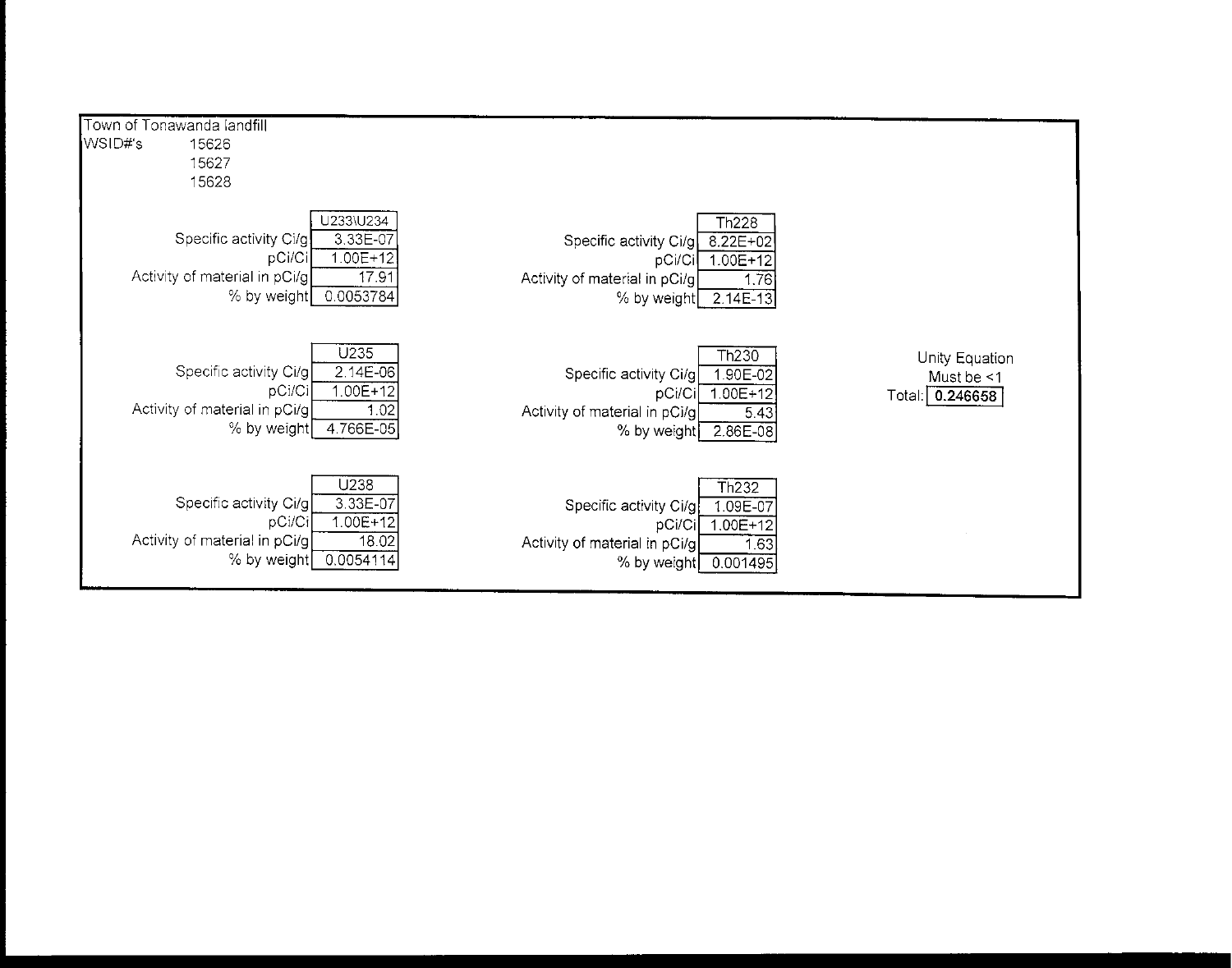| Generator: U.S. Army Corps of Engineers-Buffalo District_ Date: 9/15/03 |  |
|-------------------------------------------------------------------------|--|
|-------------------------------------------------------------------------|--|

Contact: \_\_\_\_\_\_\_\_\_\_\_\_ Phone: (716) 879-4428

Common Name of Material: Used personal protective Equipment (PPE) \_\_\_ \_

Description: PPE was used during investigation program.

Which Table applies to the Material (see below): Table I- Unimportant Quantities of Source Material Uniformly Dispersed in Soil or Other Media

Comments: Analytical radionuclide data of the soil is considered represented for the PPE based on process knowledge and observations at the site.

Detennine which table from the USEI Waste Acceptance Criteria (WAC) applies to the waste (Tables I - 4).

## 1. If Table 1, does the material only contain  $U_{238}$  or only Th<sub>232</sub> or both?

- a.) If only  $U_{238}$  or only Th<sub>232</sub>, then use the value/concentration listed under Table 1 for Natural Uranium and Natural Thorium as the limit.
- b.) If both present, then use the following formulas as appropriate:

*For natural uranium and natural thorium mixture:*  {Cone. U / 141 pCi/g + Cone. Th / I10 pCi/g}  $\Box$  1 and {(pCi/g U x 14) + (pCi/g Th x 10)} =  $\Box$  2000 pCi/g

*For refined uranium and thorium mixture:* {Cone. U / 333 pCi/g +Cone Th/110}  $\Box$  1 and {(pCi/g U x 5) + (pCi/g Th x 10)} = i ! 2000 pCi/g

*For depleted uranium and thorium mixture:*   ${\rm [Conc, U]}/169$  pCi/g + Cone Th / 110 pCi/g  $\Box$  1 and  ${\rm [OC]/g U x 4}$  + (pCi/g Th x 10) ${\rm [O(1)]/g U x 3}$  + (pCi/g Th x 10) ${\rm [O(1)]/g U x 4}$ 

Note: Absent strong evidence to the contrary, Th-232 will routinely be considered at 100% equilibrium with its progeny.

Calculations (add extra sheets as necessary)

'--------------------------------------------------------

WSID #15628, see attached calculation sheet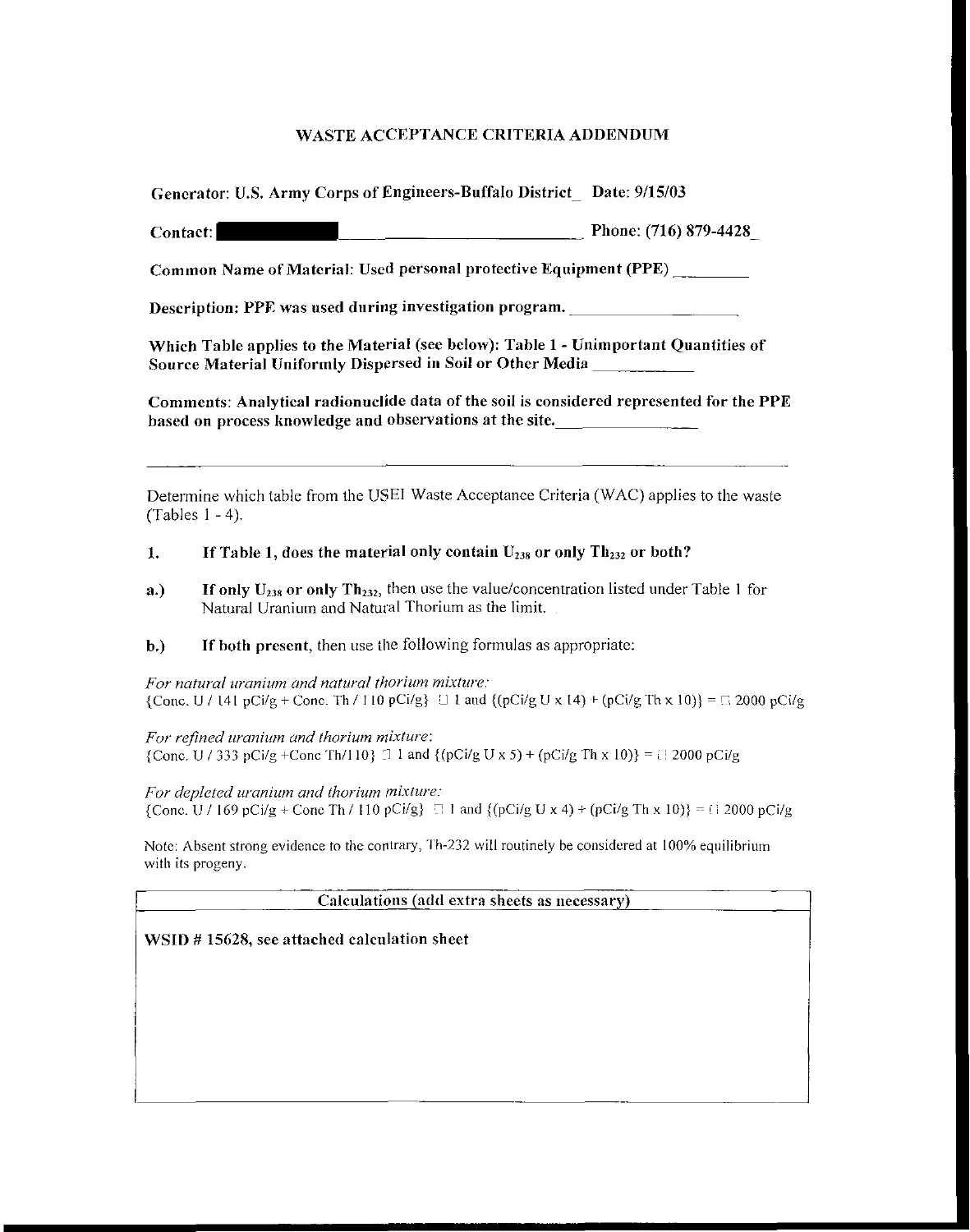c.) If Th-230 is the only source material present, then choose the appropriate limit from the two available selections.

## If Table 2 then choose one of the following:

a) Is the material Radium 226 or 228?

Note: Ra-226 and Ra-228 will routinely be considered completely in equilibrium with their progeny.

If yes, usc Table 2 directly

b) Is the material Lead 210?

Note: Lead-210 **will** routinely be considered completely **in** equilibrium with its progeny.

If yes, use Table 2 directly

c) Is the material any other NORM?

If yes, usc Table 2 directly

## 3. If Table 3, then

Use Table 3 directly

Note: Must provide inventory estimate of radioactive content of each container, listed by isotope. Radioactive Estimate by Container and Isotope:

Note: Add additional sheets, if necessary

## 4. If Table 4, then

Use Table 4 directly

Note: Must provide inventory estimate of radioactive content of each container, listed by isotope.

100mm - 100mm - 100mm

Radioactive Estimate by Container and Isotope: \_\_\_\_\_\_\_\_\_\_\_\_\_\_\_\_\_\_\_\_\_\_\_\_\_\_\_\_\_\_\_\_\_

\Vhen using Table 4 please note the following:

- --~-----~--------

- I. Material must be transported in a closed vehicle.
- 2. Material must be packaged in a manner that does not require placarding of vehicle
- *3.* Individual packages can bear White I or Yellow ll Labels but no Yellow lii Labels(surface dose rate > 50 mrem/hr). Contact a Customer Service Representative or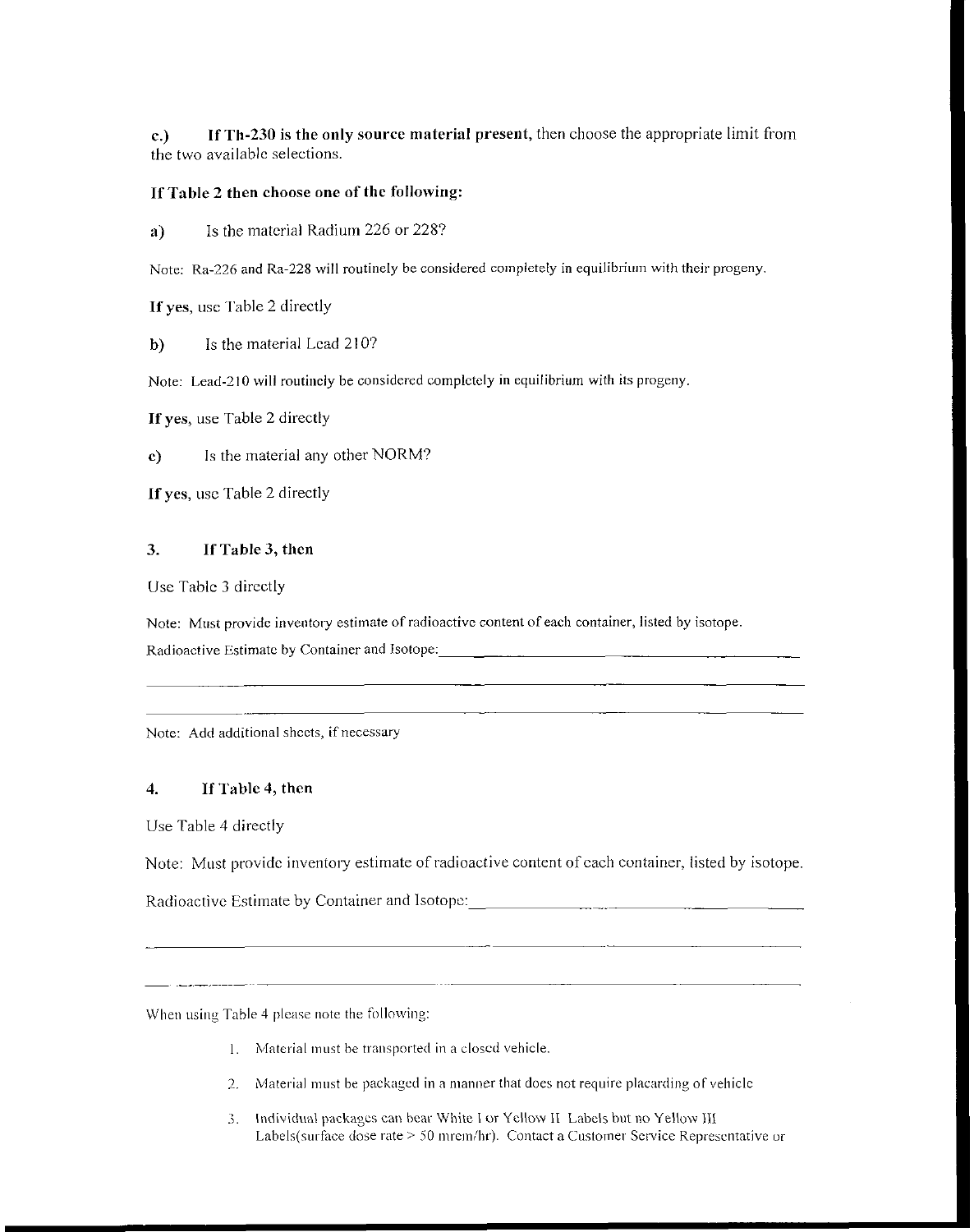**Sales Representative if you need help with packaging requirements. Depending on the scope, USEI may charge for this service.** 

**4. Provide specific reference for NRC exemption** 

| NRC Exemption:       |                   |  |
|----------------------|-------------------|--|
| Placarding Required? | If yes, what type |  |

*Certification Statement: I certify that the contents of the packages being shipped to US Ecology*  Let *influencement in the US nuclear Polymann Idaho (USEI) are exempt from regulation by the US Nuclear Regulatory Commission in accordance with JOCFR (list each section of the NRC regulations that contains an exemption for each type of device or item in the shipment)* 

|                           | Chief Env. Heal |
|---------------------------|-----------------|
| Name/Title (Please Print) |                 |
|                           | 18 dep 2003     |
| Signature                 | Date            |

 $\bar{z}$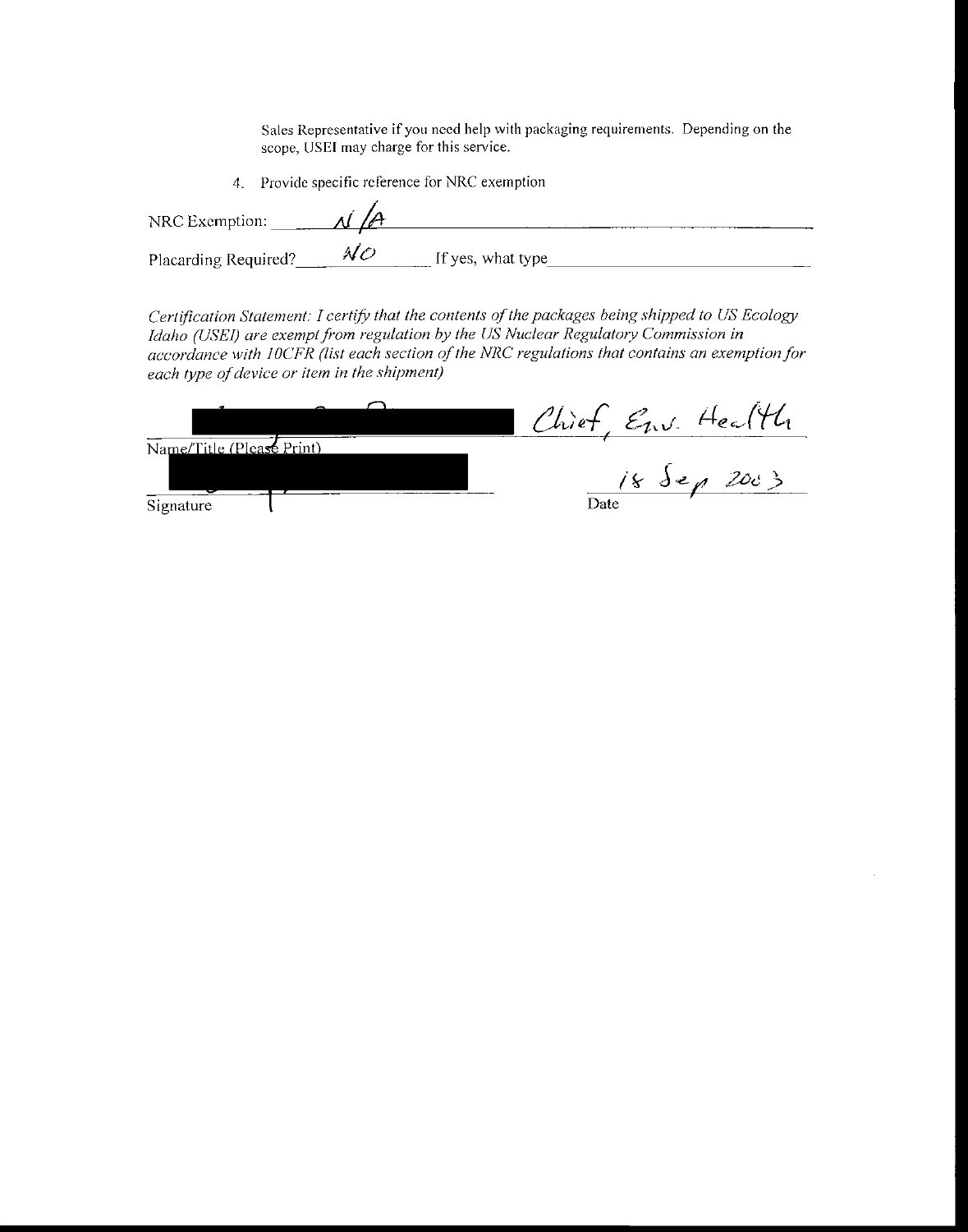| Town of Tonawanda landfill                                                        |                                                             |                                                                                   |                                                                       |                                                    |
|-----------------------------------------------------------------------------------|-------------------------------------------------------------|-----------------------------------------------------------------------------------|-----------------------------------------------------------------------|----------------------------------------------------|
| WSID#'s<br>15626                                                                  |                                                             |                                                                                   |                                                                       |                                                    |
|                                                                                   |                                                             |                                                                                   |                                                                       |                                                    |
| 15627                                                                             |                                                             |                                                                                   |                                                                       |                                                    |
| 15628                                                                             |                                                             |                                                                                   |                                                                       |                                                    |
| Specific activity Ci/g<br>pCi/Ci<br>Activity of material in pCi/g<br>% by weight  | U233\U234<br>3.33E-07<br>$1.00E + 12$<br>17.91<br>0.0053784 | Specific activity Ci/g<br>pCi/Ci<br>Activity of material in pCi/g)<br>% by weight | Th <sub>228</sub><br>8.22E+02<br>$1.00E+12$<br>1.76<br>$2.14E-13$     |                                                    |
| Specific activity Ci/g<br>pCi/Ci<br>Activity of material in pCi/g.<br>% by weight | U235<br>2.14E-06<br>$1.00E + 12$<br>1.02<br>4.766E-05       | Specific activity Ci/g<br>pCi/Ci<br>Activity of material in pCi/g<br>% by weight  | Th <sub>230</sub><br>1.90E-02<br>$1.00E + 12$<br>5.43<br>$2.86E - 08$ | Unity Equation<br>Must be <1<br>0.246658<br>Total: |
| Specific activity Ci/g<br>pCi/Ci<br>Activity of material in pCi/g<br>% by weight) | U238<br>3.33E-07<br>$1.00E + 12$<br>18.02<br>0.0054114      | Specific activity Ci/g<br>pCi/Ci<br>Activity of material in pCi/g<br>% by weight  | Th <sub>232</sub><br>1.09E-07<br>$1.00E+12$<br>1.63<br>0.001495       |                                                    |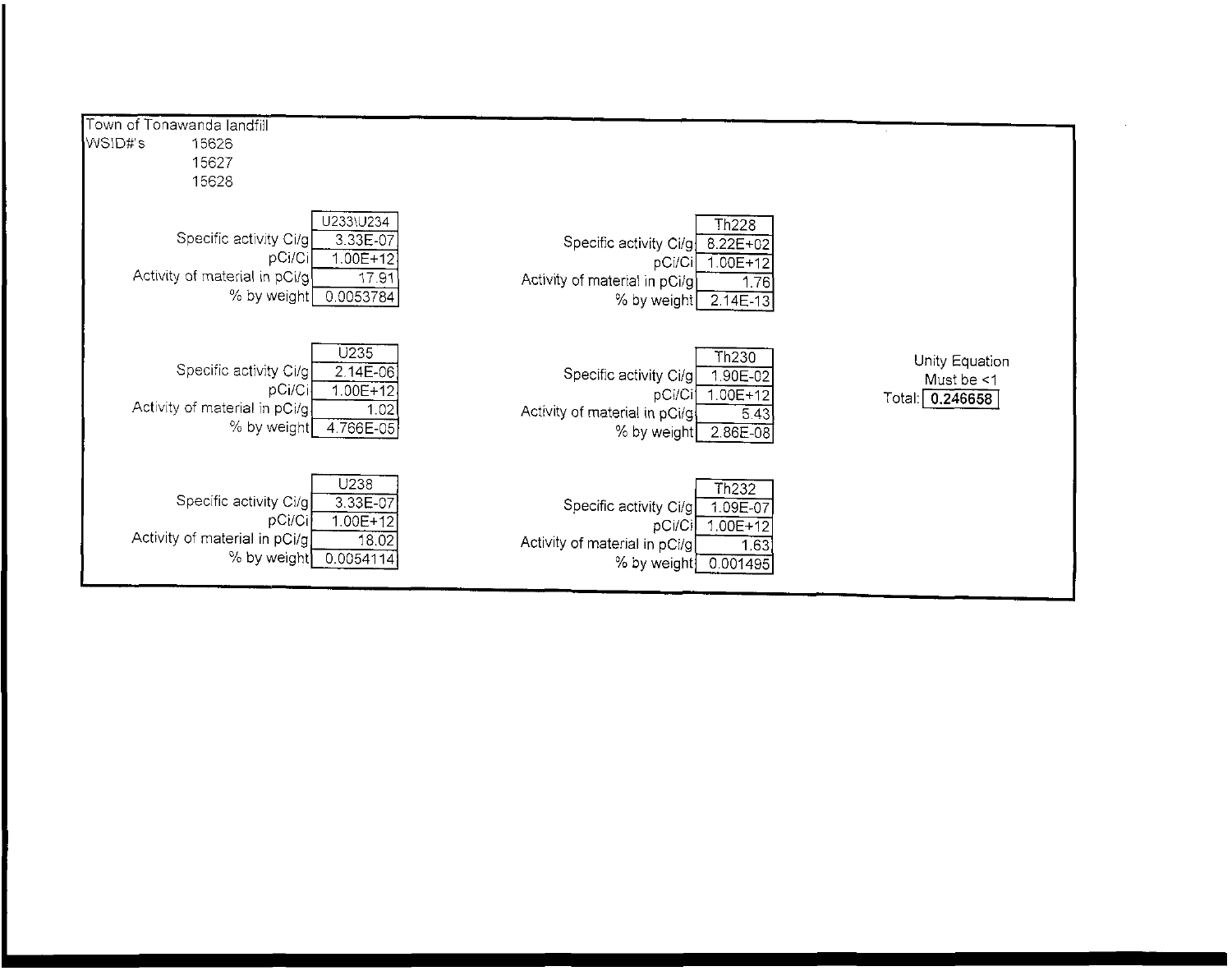Generator: U.S. Army Corps of Engineers-Buffalo District\_ Date: 9/IS/03

Contact: **Example 2018** Phone: (716) 879-4428

Common Name of Material: Drill Cuttings Investigation Derived Waste (IDW)- \_\_\_ \_

Description: Soil cuttings generated during investigation program and analytical sample collection.

Which Table applies to the Material (see below): Table I- Unimportant Quantities of Source Material Uniformly Dispersed in Soil or Other Media

Comments: Analytical radionuclide data of the soil is considered represented for the soil cuttings based on process knowledge and observations at the site.

Determine which table from the USEI Waste Acceptance Criteria (WAC) applies to the waste (Tables 1 - 4).

## 1. If Table 1, does the material only contain  $U_{238}$  or only Th<sub>232</sub> or both?

- a.) If only  $U_{238}$  or only Th<sub>232</sub>, then use the value/concentration listed under Table 1 for Natural Uranium and Natural Thorium as the limit.
- b.) If both present, then use the following formulas as appropriate:

*For natural uranium and natural thorium mixture:*   ${\text{Cone. U}}/141 \text{ pCi/g} + {\text{Cone. Th}}/110 \text{ pCi/g}$   $\Box$  I and  ${\text{pCi/g U x 14}} + {\text{pCi/g Th x 10}} = \Box 2000 \text{ pCi/g}$ 

*For refined uranium and thorium mixture:*  {Cone. U / 333 pCi/g +Cone Th/110}  $\Box$  1 and {(pCi/g U x 5) + (pCi/g Th x 10)} =  $\Box$  2000 pCi/g

*For depleted uranium and thorium mixture:*  {Cone. U / 169 pCi/g + Cone Th / 110 pCi/g}  $\{$  l and  $\{$  (pCi/g U x 4) + (pCi/g Th x 10) $\} = \sqrt{2000}$  pCi/g

Note: Absent strong evidence to the contrary, Th-232 will routinely be considered at 100% equilibrium with its progeny.

Calculations (add extra sheets as necessary)

WSID # 16266, see attached calculation sheet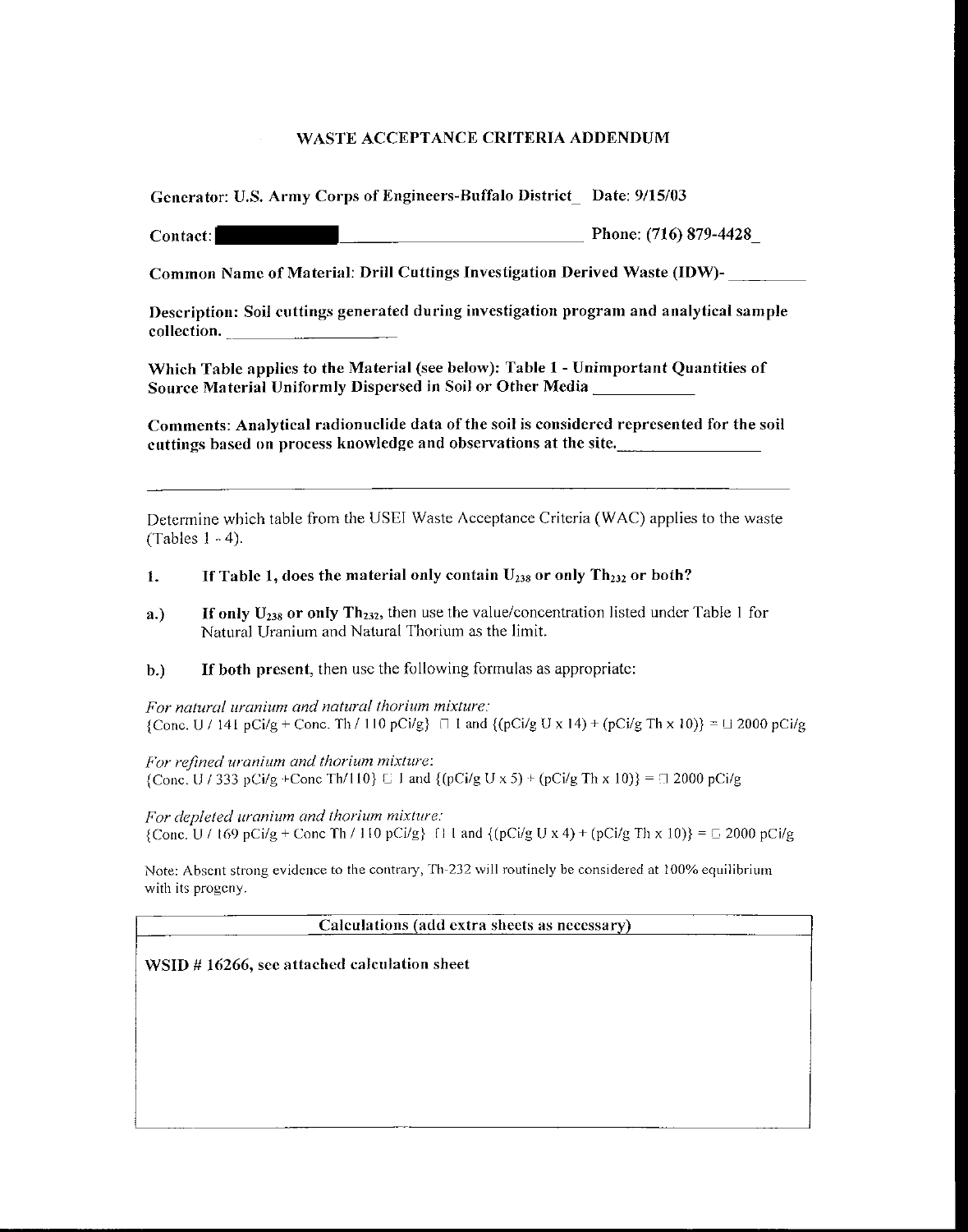c.) If Th-230 is the only source material present, then choose the appropriate limit from the two available selections.

## If Table 2 then choose one of the following:

a) Is the material Radium 226 or 228?

Note: Ra-226 and Ra-228 will routinely be considered completely in equilibrium with their progeny.

If yes, usc Table 2 directly

b) Is the material Lead 210?

Note: Lead-210 will routinely be considered completely in equilibrium with its progeny.

If yes, use Table 2 directly

c) Is the material any other NORM?

If yes, use Table 2 directly

## 3. If Table 3, then

Use Table 3 directly

Note: Must provide inventory estimate of radioactive content of each container, listed by isotope. Radioactive Estimate by Container and Isotope:

Note: Add additional sheets, if necessary

## 4. If Table 4, then

Use Table 4 directly

Note: Must provide inventory estimate of radioactive content of each container, listed by isotope.

Radioactive Estimate by Container and Isotope:

When using Table 4 please note the following:

- \. :VIaterialmust be transported in a closed vehicle.
- 2. Material must be packaged in a manner that does not require placarding of vehicle
- ). Individual packages can bear White I or Yellow II Labels but no Yellow If[ Labels( surface dose rate> 50 mrcm/hr). Contact a Customer Service Representative or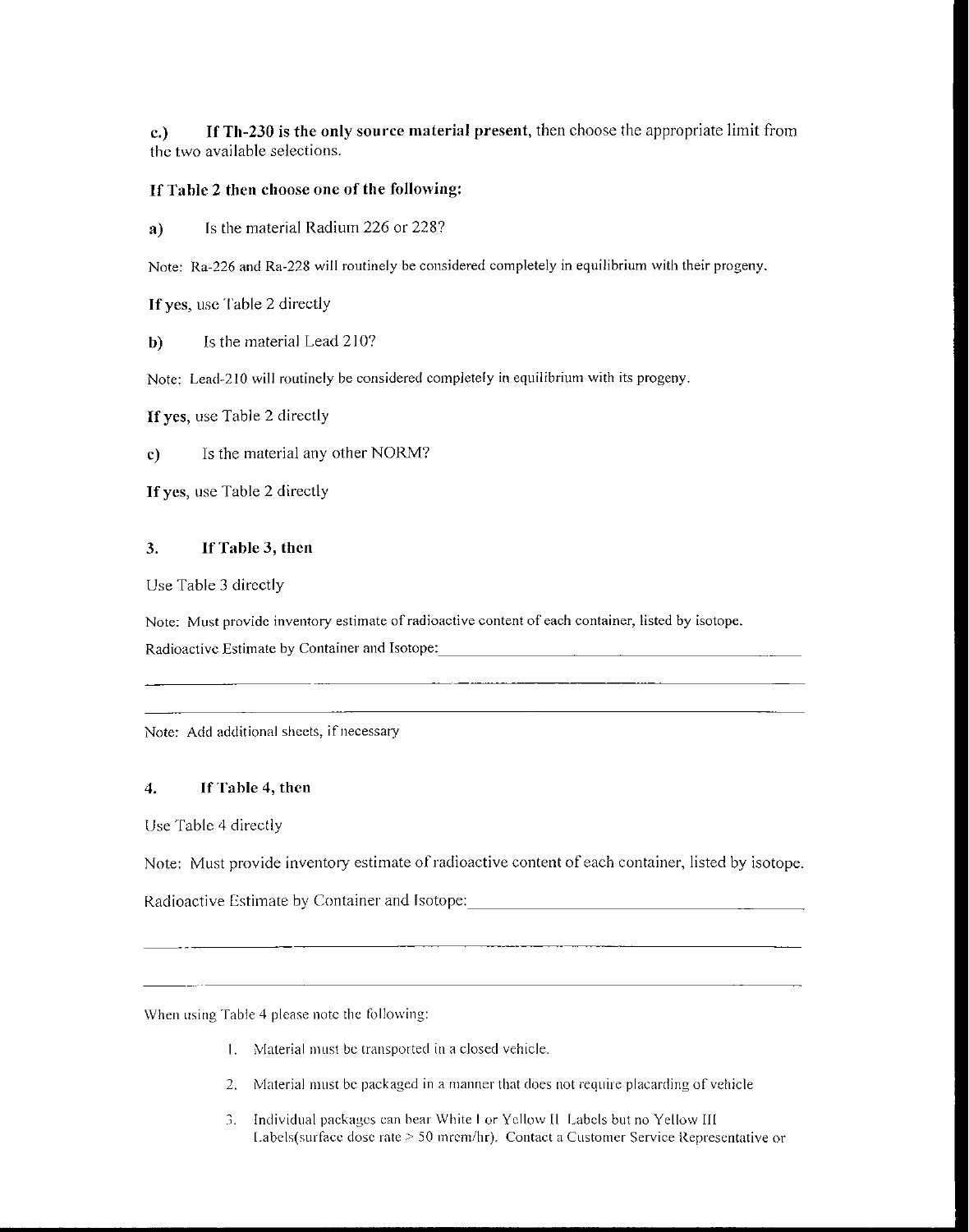**Sales Representative if you need help with packaging requirements. Depending on the scope, USEI may charge for this service.** 

**4. Provide specific reference for NRC exemption** 

| NRC Exemption: $\frac{\mathcal{A}}{\mathcal{A}}$ |                   |
|--------------------------------------------------|-------------------|
| Placarding Required? $\mathcal{N}$ O             | If yes, what type |

*Certification Statement: I certifY that the contents of the packages being shipped to US Ecology Idaho (USEI) are exempt from regulation by the US Nuclear Regulatory Commission in accordance with 1 OCFR (list each section of the NRC regulations that contains an exemption for each type ofdevice or item in the shipment)* 

|                           | Chief Env. Health     |
|---------------------------|-----------------------|
| Name/Title (Please Print) |                       |
|                           | $18 \text{ J}$ $2003$ |
| Sionature                 | Date                  |

**Signature**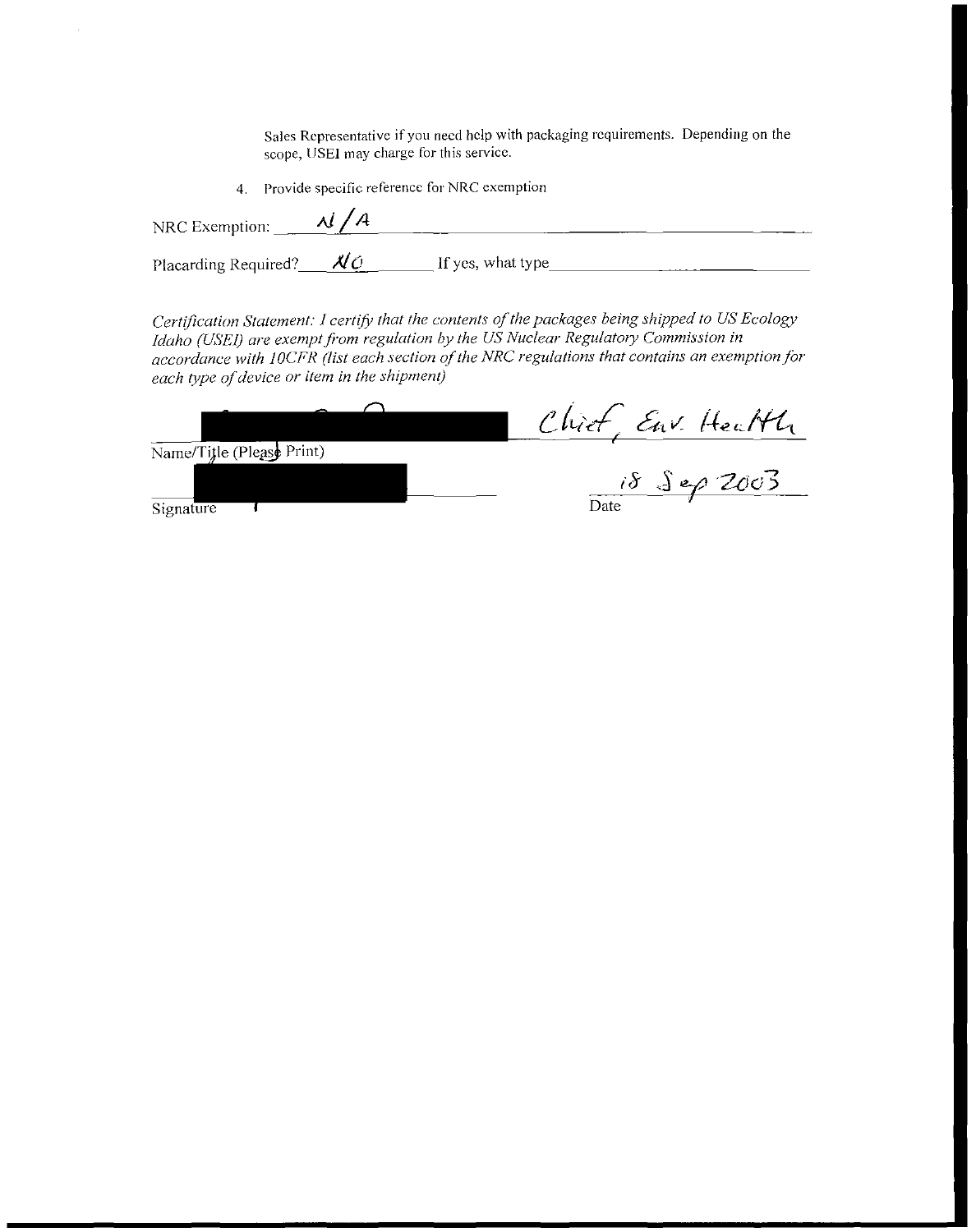| Seaway Landfill                                                                                                                              |                                                                                                                                                         |                                                    |
|----------------------------------------------------------------------------------------------------------------------------------------------|---------------------------------------------------------------------------------------------------------------------------------------------------------|----------------------------------------------------|
| WSID#'s 16266                                                                                                                                |                                                                                                                                                         |                                                    |
| U233\U234<br>$3.33E-07$<br>Specific activity Ci/g<br>pCi/Ci<br>$1.00E+12$<br>Activity of material in pCi/g<br>65<br>% by weight<br>0.001952  | Th <sub>228</sub><br>Specific activity Ci/g<br>$8.22E+02$<br>$1.00E+12$<br>pCi/Ci<br>Activity of material in pCi/g<br>0.83<br>% by weight<br>$1.01E-13$ |                                                    |
| U235<br>Specific activity Ci/g <br>$2.14E-06$<br>$1.00E + 12$<br>pCi/Ci<br>Activity of material in pCi/g<br>1.1<br>% by weight<br>$5.14E-05$ | Th <sub>230</sub><br>Specific activity Ci/g<br>1.90E-02<br>$1.00E+12$<br>pCi/Ci<br>Activity of material in pCi/g<br>87.6<br>% by weight<br>4.61E-07     | Unity Equation<br>Must be $<$ 1<br>Total: 0.094345 |
| U238<br>Specific activity Ci/g<br>3.33E-07<br>$1.00E+12$<br>pCi/Ci<br>Activity of material in pCi/g<br>6.5<br>% by weight<br>0.001952        | Th <sub>232</sub><br>Specific activity Ci/g<br>1.09E-07<br>$1.00E+12$<br>pCi/Ci<br>Activity of material in pCi/g<br>0.83<br>% by weight<br>0.000761     |                                                    |

 $\Delta$ 

 $\ddot{\phantom{a}}$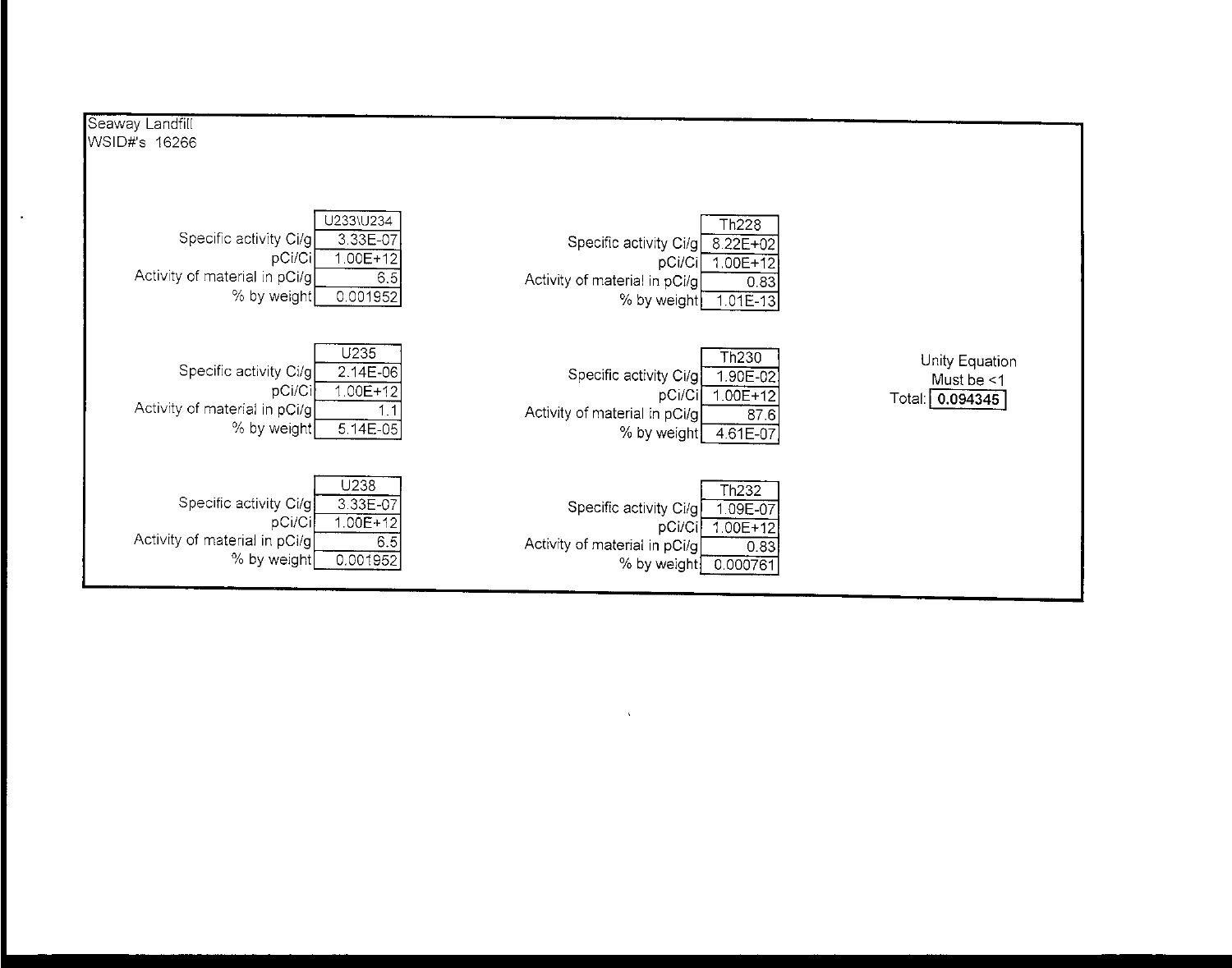#### C-2 Preacccptance Protocol

#### C-2a Hazardous Waste Preacceptance Review

The preacccptance protocol has been designed to ensure that only hazardous waste streams that can be properly and safely stored, treated and/or disposed of by USEI are approved for receipt at the facility. A two-step approach is taken by USE!. The first step is the chemical and physical characterization of the candidate waste stream by the generator. The second step is the preacceptance evaluation preformed by USEI to determine the acceptability of the waste for receipt at the facility. Figure C-2 presents a logic diagram of the preacceptance protocol that is utilized at the facility.

#### C-2a(l) Radioactive Material \Vaste Acceptance Criteria

The following waste acceptance criteria are established for accepting radiological contaminated waste material that is not regulated by the Nuclear Regulatory Commission (NRC) under the Atomic Energy Act of 1954, as amended. These criteria are set forth in the following four tables establishing types and concentrations of radioactive materials that may be accepted.

The tables are based on categories and types of radioactive material not regulated by the NRC based on statute or regulation. The criteria arc consistent with these restrictions and detailed analyses set forth in *Waste Acceptance Criteria and Justification for FUSRAP Material,* prepared by Radiation Safety Associates, Inc. (RSA) as subsequently refined, expanded and updated in *Waste Acceptance Criteria and Justification for Radioactive Afaterial,* prepared by USEI certified Health Physicists in consultation with RSA.

Based on the categories of waste described in the waste acceptance criteria, the concentration of the various radionuclides in the conveyance (e.g., rail car gondola, other container etc.) shall not exceed the concentration limits established in theW A C. If individual "pockets" of activity are detected indicating the limits may be exceeded, the Facility Radiation Safety Officer or Facility Safety Officer shall investigate the discrepancy and estimate the extent or volume of the material with the potentially elevated radiation levels. The Radiation Safety Officer shall then make a determination on the compliance of the entire conveyance load with the appropriate WAC limits. If the conveyance is determined to meet the limits, the material may be disposed. If an cxceedancc is determined to exist, USEI will contact the IDEQ's Radiation Control Program (Radiation Control Officer) to evaluate and discuss management options. The findings and resolution actions shall then be documented and submitted to the IDEQ.

The radioactive material waste acceptance criteria, when used in conjunction with an effective radiation monitoring and protection program as defined in the USEI *Radioactive Material Health and Safety Manual and Radioactive Material Receipt Procedures provides adequate protection of* human health and the environment. Included within this manual are requirements for USEI to submit a written summary report of waste receipts showing volumes and radionuclide concentrations disposed at the USEI site on quarterly basis.

These criteria and procedures arc designed to assure that the highest potential dose to a worker handling radioactive material at USEI shall not exceed 400 mrem/year TEDE dose, and that no member of the public is calculated to receive a potential dose exceeding 15 mrem/year TEDE dose, from the USEI program. TEDE is defined as the "Total Effective Dose Equivalent", which equals the sum of external and internal exposures. The public dose limit during operational activities wil! be limited to I 00 mrem/yr TEDE dose.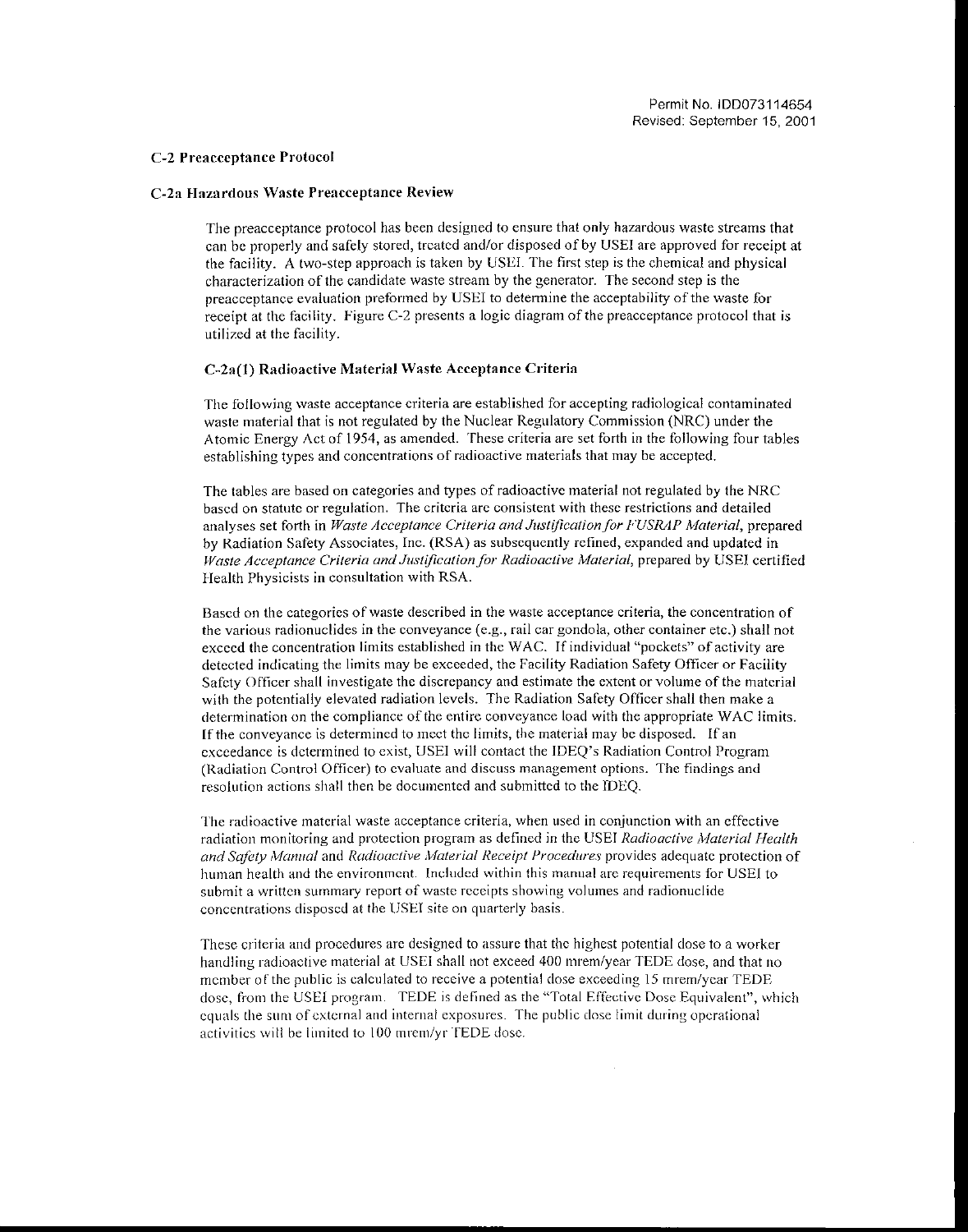### Permit No. 100073114654 Revised: September 15, 2001

# Table 1: Unimportant Quantities of Source Material Uniformly Dispersed\* in Soil or Other Media\*\*

| <b>Status of Equilibrium</b>                                 | <b>Maximum</b>                                    | <b>Sum of Concentrations</b>            |
|--------------------------------------------------------------|---------------------------------------------------|-----------------------------------------|
|                                                              | <b>Concentration of Source</b><br><b>Material</b> | Parent(s) and all progeny<br>present*** |
| Natural uranium in equilibrium with progeny                  | $211$ ppm / $141$ pCi/g                           | $\leq$ 2000 pCi/g                       |
| Refined natural uranium (U-238,235,234; Th-<br>234; Pa-234m) | 500 ppm / 333 pCi/g                               |                                         |
| Depleted Uranium, DU(Th-234 & Pa-234m)                       | 500 ppm / 169 pCi/g                               |                                         |
| Natural thorium (Th-232 + Th-228)                            | 500 ppm / 110 pCi/g                               |                                         |
| Thorium-230 in equilibrium with progeny                      | 0.01 ppm / 200 pCi/g                              | $\leq$ 2000 pCi/g                       |
| Thorium-230 (with no progeny)                                | 0.1 ppm $/$ $\leq$ 2000 pCi/g                     |                                         |
| Any mixture of Thorium and Uranium                           | Sum of ratios $\leq 1***$                         | $\leq$ 2000 pCi/g                       |

## Table 2: Naturally Occurring Radioactive Material Other Than Source Material Uniformly Dispersed\* in Soil or Other Media\*\*

| <b>Status of Equilibrium</b>           | <b>Maximum</b>                            | <b>Sum of Concentrations of</b>      |
|----------------------------------------|-------------------------------------------|--------------------------------------|
| i talah se                             | Concentration of Parent<br><b>Nuclide</b> | Parent and All Progeny<br>Present*** |
| Radium-226 or 228 with progeny         | 222 pCi/g                                 | $\leq$ 2000 pCi/g                    |
| Lead-210 with progeny( $Bi & Po-210$ ) | $666$ pCi/g                               | $\leq$ 2000 pCi/g                    |
| Any other NORM                         |                                           | ≤2000 pCi/g                          |

## Table 3· Accelerator Produced Radioactive Material

| <b>Acceptable Material</b> | おんあたい<br><b>Activity or Concentration</b>                                               |
|----------------------------|-----------------------------------------------------------------------------------------|
| Any accelerator            | All materials shall be packaged in metal packages, metal drums or metal boxes           |
| produced                   | meeting the USDOT Type A package requirements. Any packages containing                  |
| radionuclide the half-     | iodines or volatile radionuclides will have lids or covers sealed to the container with |
| life of which is $\leq$ 3  | gaskets. Contamination levels on the surface of the packages shall not exceed those     |
| years. Longer half-        | allowed at point of receipt by USDOT rules. Gamma or x-ray radiation levels may         |
| life materials may         | not exceed 10 millirem per hour anywhere on the surface of the package. All             |
| only be accepted           | packages received shall be directly disposed in the active cell. All containers shall   |
| based on IDEQ              | be certified to be 90% full.                                                            |
| review and approval        |                                                                                         |
| of a specific proposal.    |                                                                                         |

\*Average over conveyance or container. The use of the phrase "over the conveyance or container is meant to reflect the variability on the generator side. The concentration limit is the primary acceptance criteria.

\*\*Other Media does not include radioactively contaminated liquid (except for incidental liquids in soils or other materials).

\*\*\* Defuse waste with a total concentration (sum of concentrations of all radionuclides present) which is 2000 pCi/g or less may be accepted at the site (i.e, the controlling limits is  $2000$  pCi/g).

\*\*\*\* Cone. of U in sample Cone. of Th in Sample  $\frac{1}{\text{Allowable cone. of U}} + \frac{1}{\text{Allowable cone. of Th}} \leq 1$